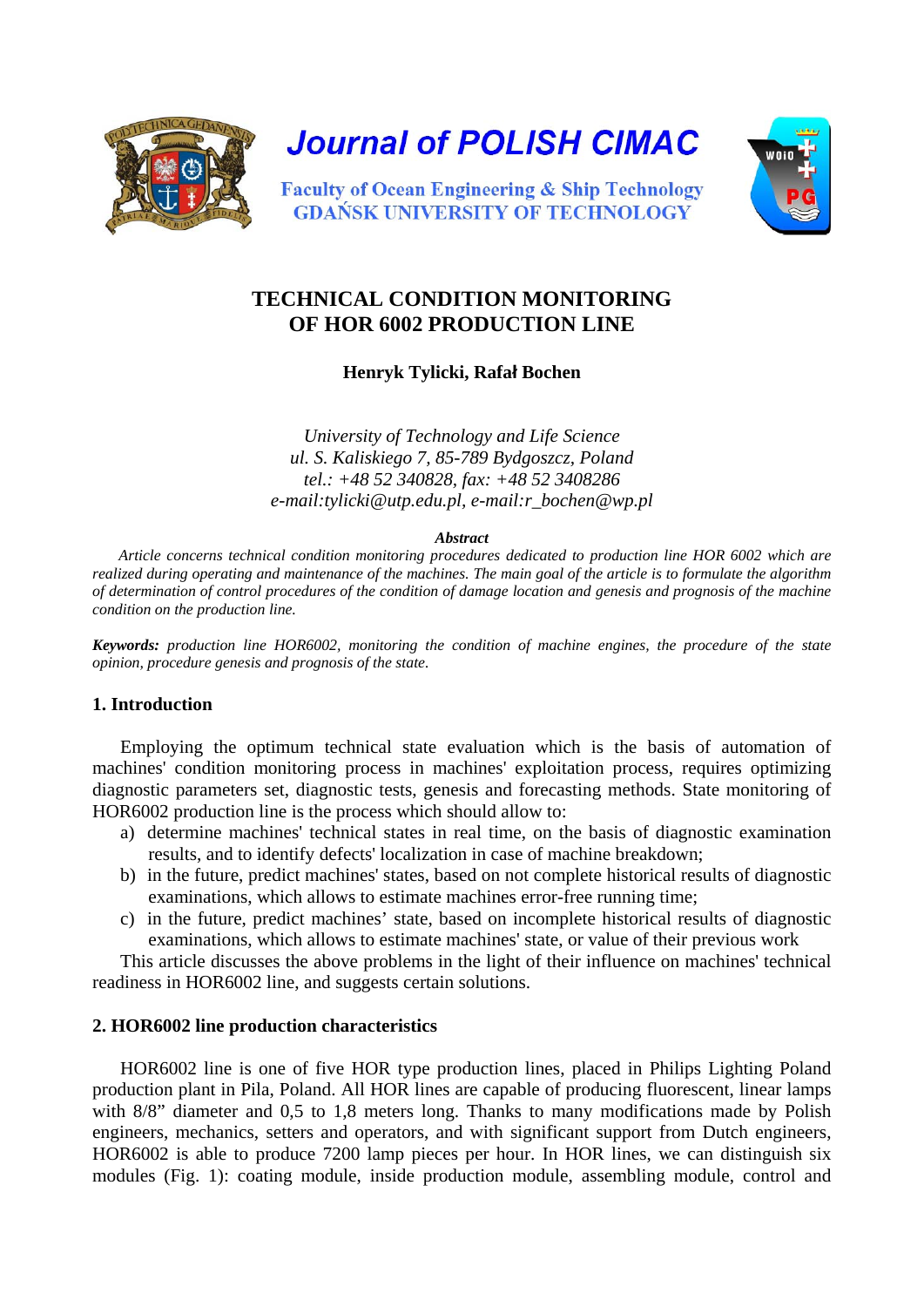measuring module, packaging module, cap filing module [5]. Modules are connected via mechanical conveyers adjusted to the kind of the especially to carried products, semi products or materials which are transported.



*Fig. 1 .Modules of HOR6002 production line*

Each of the modules consists of high specialized machines which include sub-assemblies responsible for particular operations made by machines on product. In case of a breakdown, these are replaced so that there is no downtime, and repaired off-line. State monitoring of particular subassemblies is done via production process control (each machine product parameters measuring).

In coating module (Fig. 2), the controlled parameters are: coating weight, Top-Bottom (top coating weight – in the injection point, to bottom coating weight ratio), temperature of suspension, in coating and pre-drying chambers), suspension viscosity, color point (correctness of luminofors mixture used in suspension). Among these parameters, only the temperature is controlled automatically, while other parameters are controlled according to statistical process control (SPM). In case of sudden value change of measured parameter, there is no unambiguous answer regarding sub-assemblies states of each machines. There is possibility to correct process parameters, without any certainty if that state was only some kind of disturbance (transient state), or if it is the beginning of breakdown of one of sub-assemblies of modules machines. Measured parameters values are identified, but there is no information about their value changes between measures. If there is any sub-assembly breakdown, the machine or whole line must be stopped to allow its replacement, which causes financial losses.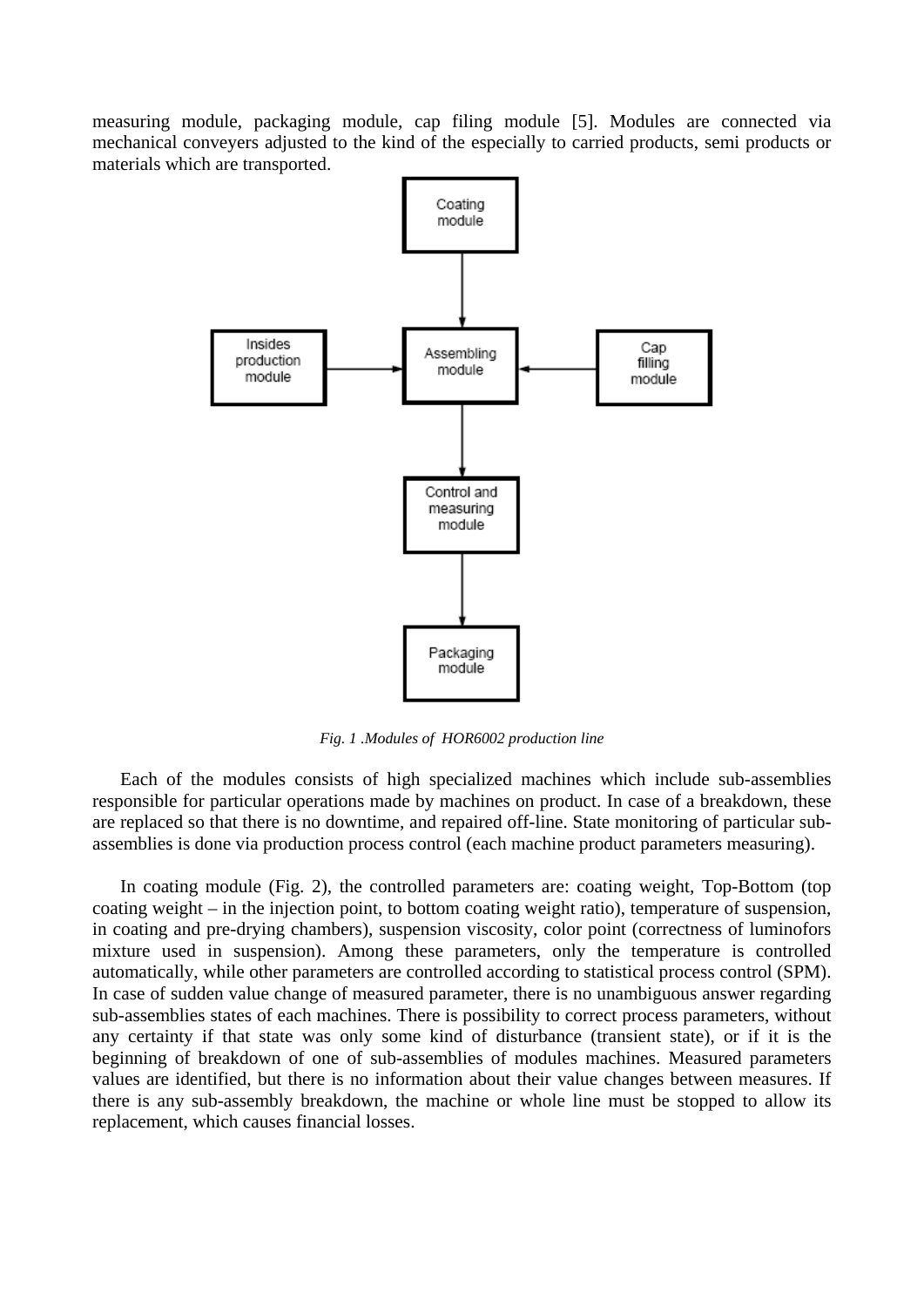

*Fig. 2. Coating module: 1 coating machine; 2 –visual controls system; 3 –robotized buffer; 4 –brushing machine; 5 – sintering oven*

Interior production module (Fig. 3) is responsible for coated tube closing. Machines' states control in this module is realized via statistical process control. Glass tenses, inside strength, coil coating weight are statistically controlled parameters. Only emitter's viscosity (emitter coats coil) is controlled automatically and continuously. Measurement results are not registered and done only for the sake of continuous, automatic emitter viscosity correction. In case of breakdown any machines of insides production modules, sub-assemblies in broken machine are replaced with fully efficient sub-assembly, however there is not any data which allow to unambiguously determine the cause of breakdown and time of its occurrence.



*Fig. 3. Interior production module: 6 – steam making machine; 7 – mounting machine*

Assembling module (Fig. 4) is responsible for making the lamp from delivered components. It assemblies coated tube with inside (sealing process), which tightens the lamp. After that, the lamp is filled with special gas mixture (pumping process) and coil (part of inside responsible for electrons emission) is prepared (forming process). If the burner complies with its specification, it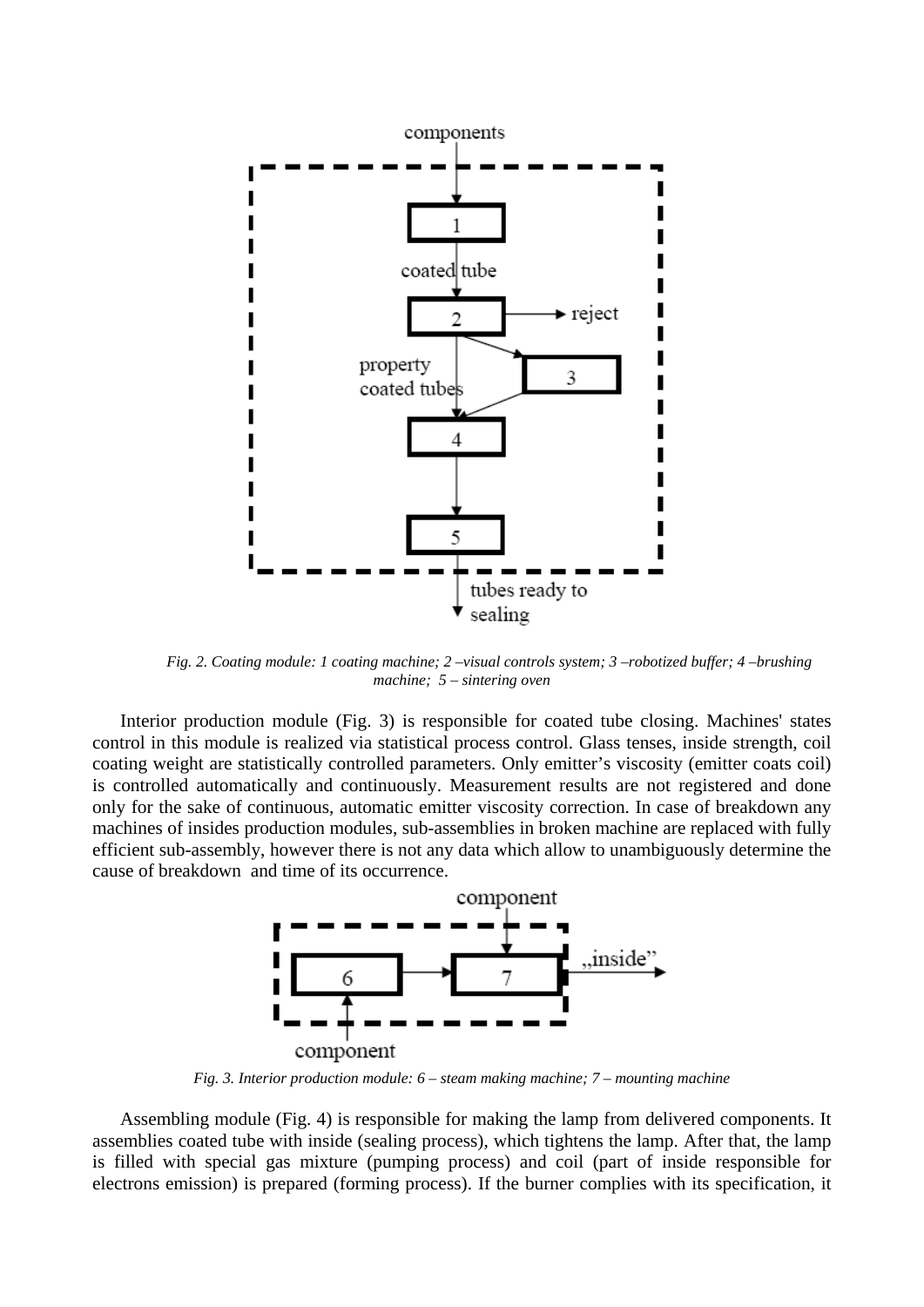is transferred to assembling machine in which burner is assembled with cap (this is the moment in which the burner becomes a lamp). By means of high temperature (~200 Celsius degrees) the cap is permanently connected with the burner.

Also, in the assembling module, machine's sub-assemblies state is estimated in accordance with product parameters values, made on each machine. Failures are shown in the binary system, which means that we can only indicate how many laps are discarded because of particular failures, without information about the value of parameter on which lamp was eliminated. For instance, forming process failure can be caused by coil, but the primal reason can be located in pumping machine or in the interior production module. The primary reason can be declared after a careful lamp investigation. The condition of each machine in assembling module is estimated by reject/waste value of each machine, but there is no certainty that the reject/waste is generated because of the machine, component quality or operator fault. If it is assumed that an excessive rise in waste is a result of the machine sub-assembly failure, the machine which generates reject is stopped for the faulty sub-assembly(ies) replacement. It is always related with the whole line stopping and no production. It is obvious that it has some impact on financial results.



*Fig. 4. Assembling module: 8 –sealing machine; 9 – pumping machine; 10 – capping machine; 11 – hardening machine*

Control and measuring module (Fig. 5) is the module which, by definition, is not supposed to influence the product and it should only control whether the lamps are compatible with technical specifications (whether the preceding process has gone properly), but it doesn't exclude a situation in which the module becomes inefficient, which can be identified by sudden growth of excluded lamps, qualified by flashing and testing the machine as incompatible with technical specifications (reject).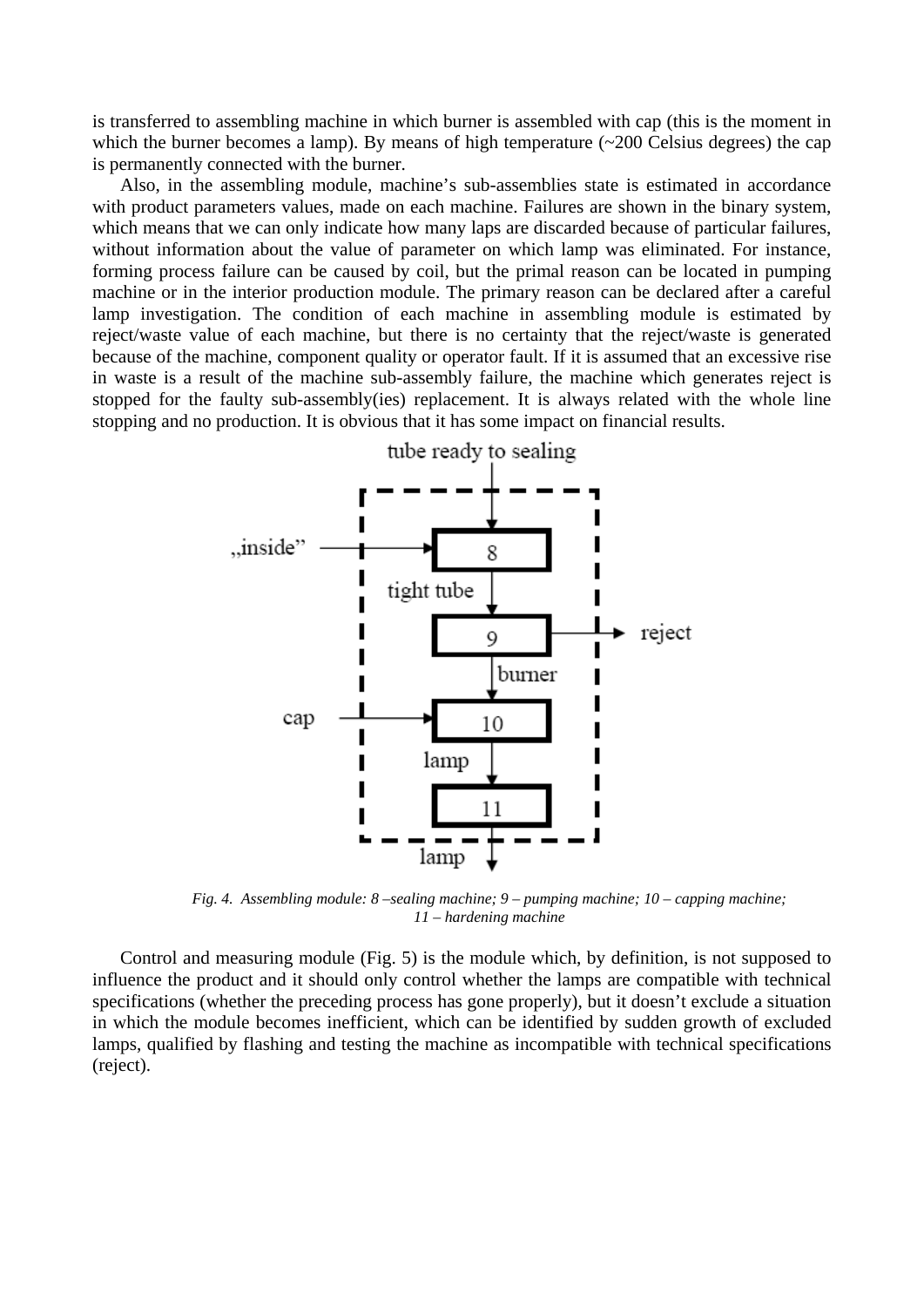

*Fig. 5. Control and measuring module: 15 –flashing and testing machine*

Inefficient state is easily recognizable by production line setters or operators, because of the appreciable reject. It has got financial consequences, because all eliminated lamps, from the period between inefficient state start and its notification, are qualified as rejects and must be, after the machine becomes efficient, flashed and tested once again. The situation in which proper lamps are wrongly eliminated is better than the situation when incompatible lamps are accepted, which may result in the "call back" (lamps withdraw from the market) and generate the costs of production.

Cap filling module (Fig. 6) is another machine only module. The machine's state is determined on the basis of the products. Visual control system continuously controls cement (glue) layout, done by cementing machine. Caps with improper layout ale eliminated by a special mechanism and gathered in a dedicated container in order to be analyzed. Inefficient state is recognized by a number of eliminated caps, but when it occurs during some time (buffers fulfilled time), the whole line is stopped.



*Fig. 6. Cap filling module: 16 – cementing machine*

Packaging module (Fig. 7) is the last in HOR6002 line. In this module, proper lamps are packed and prepared to be shipped. The module state is recognized by lamp packaging quality, but it is only a recognition of efficient or inefficient state. This recognition is done by an operator who places group boxes on pallets. Machines which are part of this module are not very complicated, and in case of their inefficiency there is no need for the whole line to cease. By the time packaging machines are functioning again, complete and proper lamps can be gathered by buffer or by operators into special containers. However, such conduct generates extra cost because of bigger labor, additionally, after retrieving the machines' efficiency, the buffered lamps must be placed on the transporter before the packaging module.

Such conduct generates extra cost because of bigger labour, additionally, after packaging machines have become efficient, the buffered lamps must be placed on the transporter before the packaging module.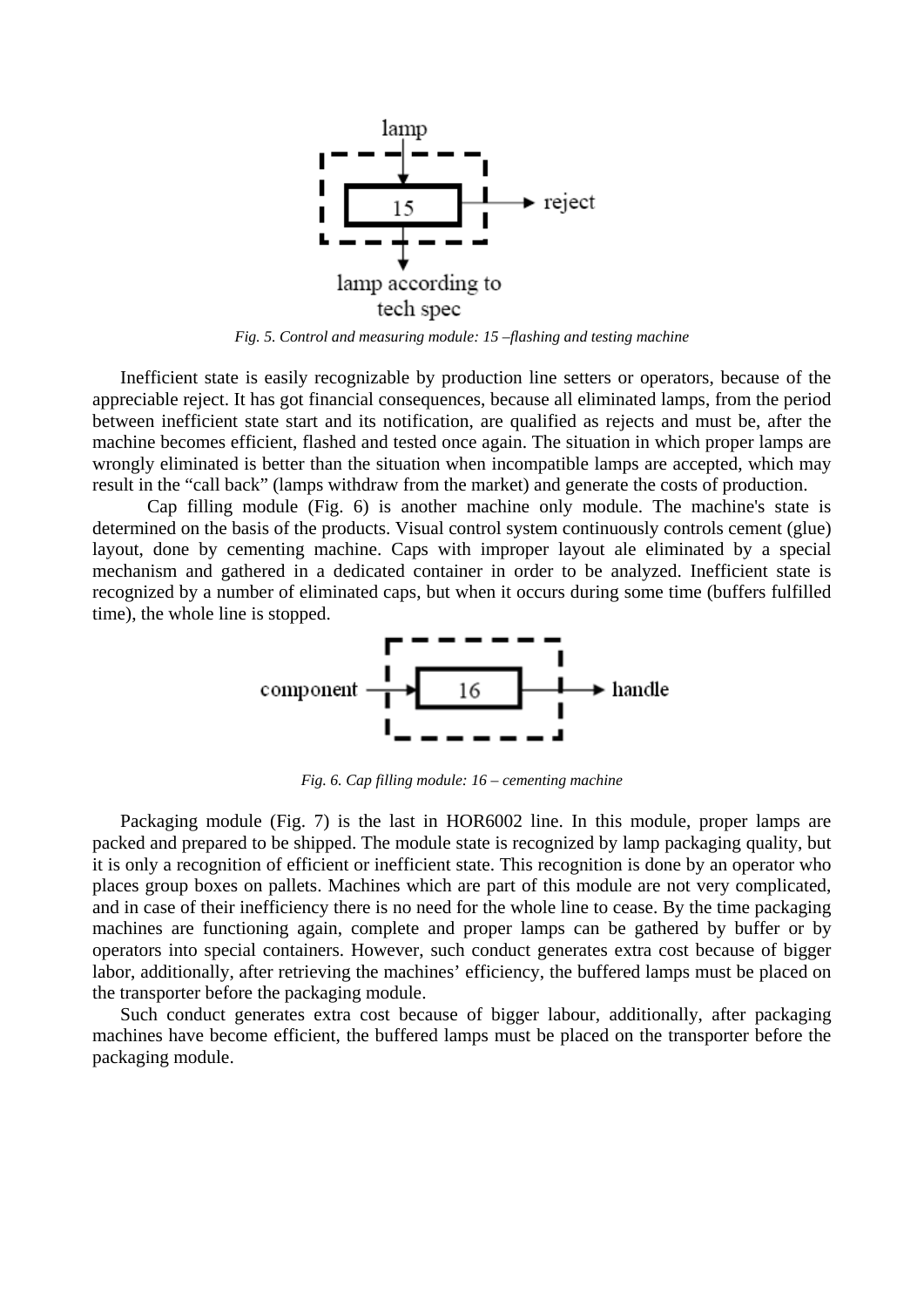![](_page_5_Figure_0.jpeg)

*Fig. 7. Packaging module: 12 –robotized buffer; 13 – single packaging machine; 14 – gropu packaging machine*

HOR6002 line undergoes regular, weekly checks. Thanks to high-tech industrial Siemens controllers of seventh generation, it is possible to make weekly maintenance plan for particular modules, machines or even sub-assemblies. It is possible because the program is written in the way which allows to sum up machine working hours and the number of products. For the proper functioning of the maintenance process, nine highly specialized mechanics are required. During a maintenance shift, parts of sub-assemblies for which probability of breakdown calculated by producer is very high, are replaced by new or regenerated parts. Replaced parts are generally very expensive, which is noticeable in the maintenance budget calculated only for HOR6002 line (approximately hundreds of thousands Euros). After a sub-assembly, or part, has worked for the producer-calculated number of hours, it is replaced no matter the condition of sub-assembly or part.

HOR6002 production line state monitoring could be alternative to weekly maintenance. However, it needs production line machines' technical state monitoring and suitable sensors deployment (e.g. generated frequencies spectrum, temperatures, dimensions, currents etc.). Thanks to historical values of the diagnostic parameters, it is possible to predict their value in the future, and determine, with a probability dependent on quantity and quality of data, whether a subassembly will be efficient until the next maintenance shift, or whether it needs to be replaced. Thanks to such a prediction, high savings can be generated by a lower number of replaced subassemblies/parts, no need to keep a large parts storage, maintenance brigade wouldn't be so large. It would be easy to predict when a particular part will break down, and order the part from a supplier in advance

## **3. Problem characteristics**

The problem of production line state monitoring (state evaluation, state prognosis and genesis of machine) is very essential at the designing stage, as well as production and operation stages. While determining state monitoring procedures which serve as tests of state control and damages localization, machine state prognosis and genesis will encounter certain obstacles which are reflected in the following questions [1, 2, 6, 7, 10]: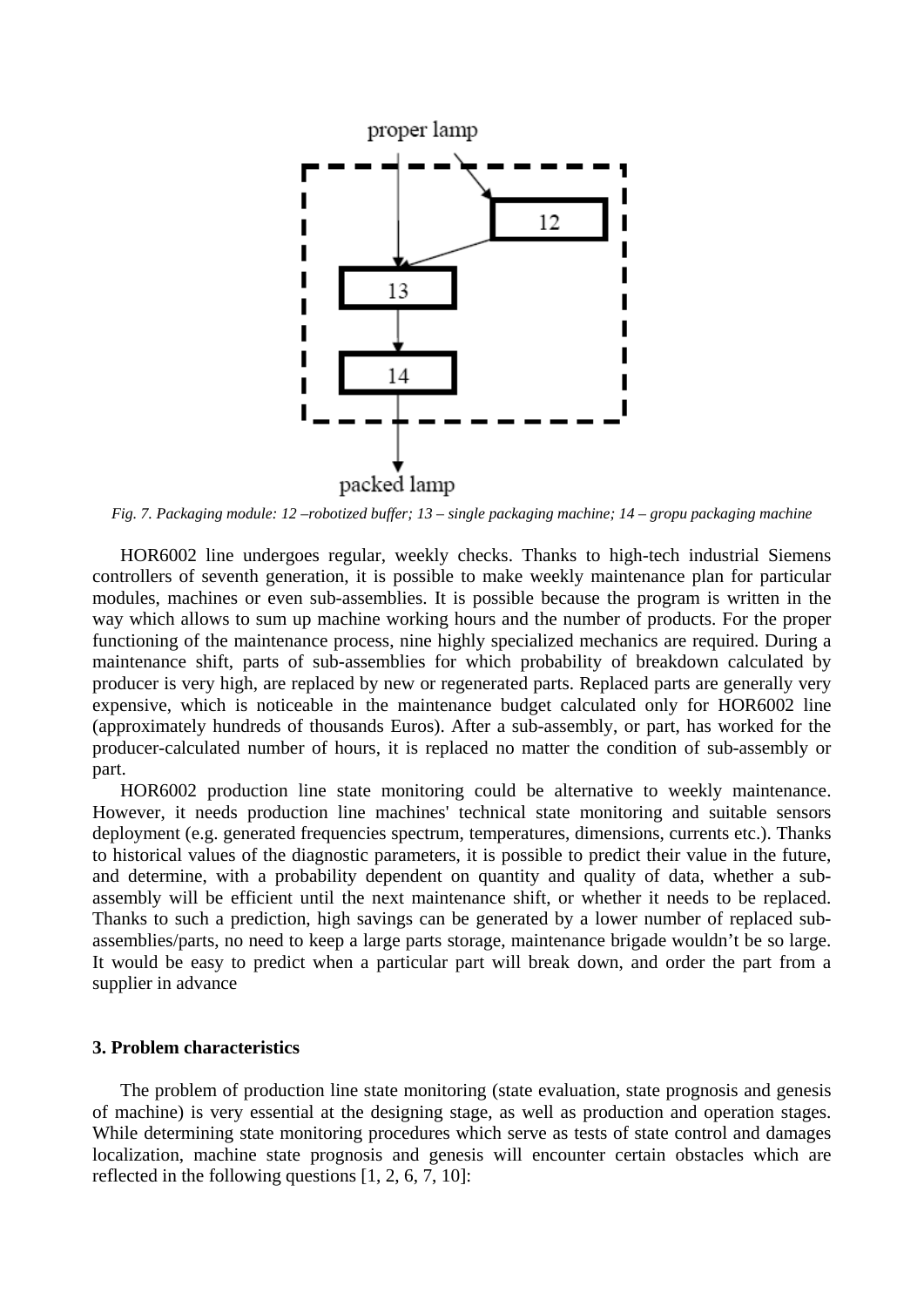- a) does the optimal set of diagnostic parameters unambiguously describe machine state; does it correlate with machine state change, does it include enough information on the machine's state?
- b) is optimal diagnostic parameters set stable, or does it fluctuate, and if so, what is the nature of these changes depending on machine's operating conditions?
- c) what is the influence of characteristic factors on machine operating, over optimal test stability and state control program: machine diagnostic susceptibility, diagnosis reliability
- d) level (which can be decided by operator), change of machine operating conditions and change in sub-assemblies reliability?
- e) what is the influence of machine operating characteristic factors on optimal forecast stability: value of forecast or genesis range (which can be decided by the operator), change of machine operating conditions and change in sub-assemblies reliability?

Accurate solutions to the indicated problems are essential to highly effective HOR6002 machines' state monitoring and requires necessary examination of sensitivity of procedures to the conditions described. If the examination shows that the determined procedures are stable, they can be used to set programs to state control, damages localization, machine state prognosis and genesis. In other cases, assumptions and limits regarding state monitoring procedure setting should be modified, e.g. by conscious exclusion of the factors which cause solution instability; but it makes the solution less universal.

#### **4. Monitoring state line production HOR6002**

We can distinguish in diagnostics examination methodology the following phases of evaluating examination which have the following diagnostic mechanism forms:

- a) diagnosis machine state determination in  $\Theta_b$  time;
- b) genesis as the machine historical states recovering, e.g. in order to determine the primal reason for damage which appeared during machine examination;
- c) forecasting as future machine state prognosis, e.g. in order to determine the next maintenance shift time  $(\Theta_d)$ ;

Main problems which can appear during machine state monitoring task realization are:

- a) determination of goals of machine state diagnosing, forecasting and genesis making;
- b) machine state changing during operating;
- c) machine state description by means of state features and relations between state features and diagnostic parameters;
- d) state diagnosis task realization;
- e) state forecasting task realization;
- f) state genesis task realization;

Main problems occurring during task realization shown above are:

- a) most suitable parameters choice, which describe best, actual machine state and its future change;
- b) diagnostic test setting;
- c) forecasting value of diagnostic parameter setting, for forecast range  $\tau_1$ ,  $\sin(\Theta_b + \tau_1)$  with best forecasting method and with the next diagnostic and maintenance time  $\Theta_d$  setting;
- d) determination of the value of diagnostic parameter genesis for genesis range τ2,  $y_{ip}(\Theta_b \tau_2)$ with the best genesis method and machine state estimating, valuation of the work done by machine, determination of primal reason of machine damage occurring during machine examination.

The term "best" used here relates to the established suitable criteria, and takes them into consideration in optimal solution research, and because of many valuation criteria. There is a need